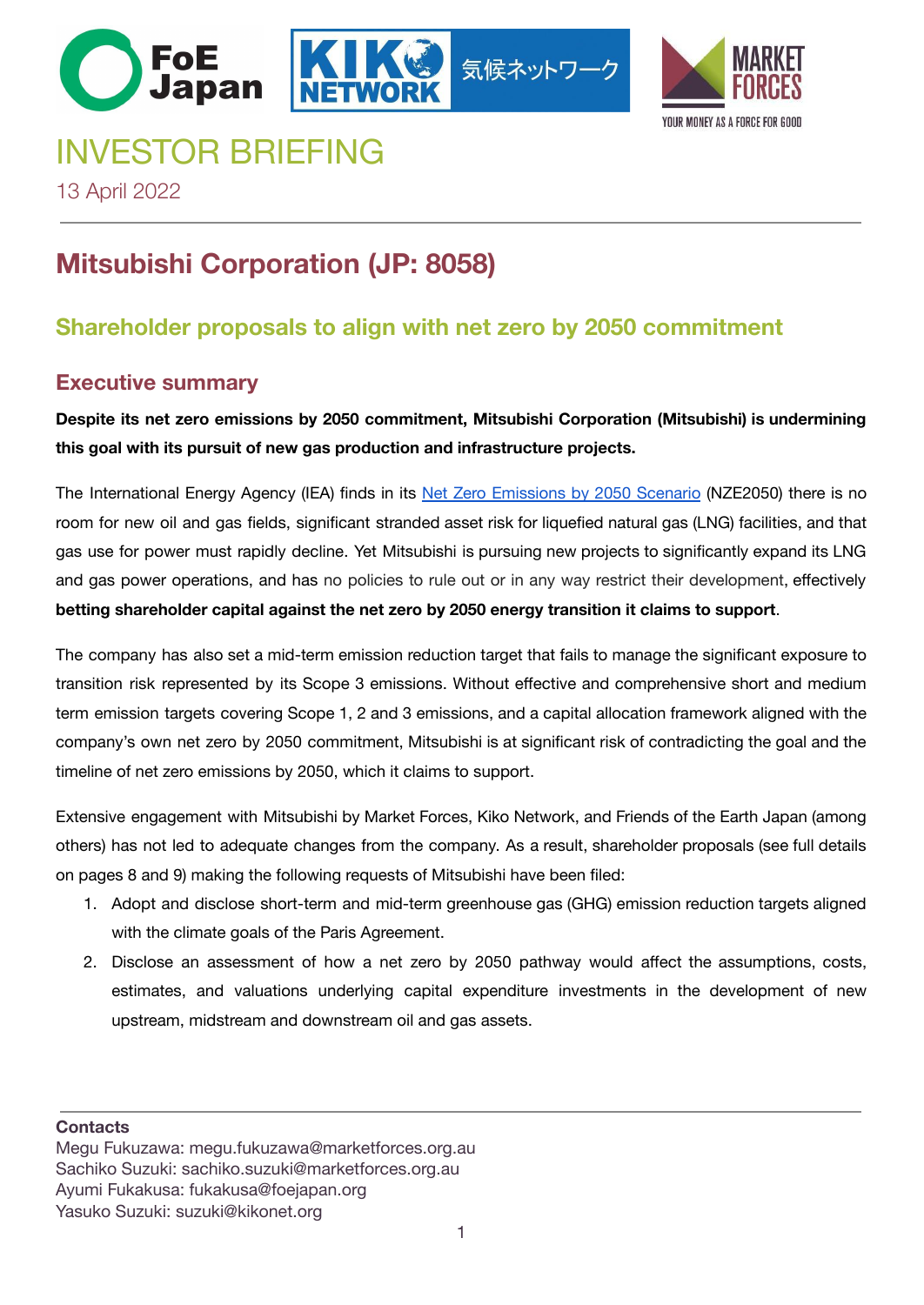**We urge investors to vote for these proposals at Mitsubishi's June 2022 shareholder meeting and advise Mitsubishi and the broader public of this intention. The co-filers also urge investors to engage with Mitsubishi directly to encourage the production of disclosures requested by these proposals.**

# **LNG expansion plans undermine climate commitments**

Despite the company's net zero by 2050 commitment, the table below shows Mitsubishi's targets and plans are out of line with the Paris Agreement and NZE2050. NZE2050 should be regarded as bullish on future fossil fuel demand as it aims for only a 50% chance of limiting global warming to 1.5°C and relies heavily on unproven negative emissions technology.

| <b>NZE2050 conclusions</b>                                                                                                                               | <b>Mitsubishi policies</b>                                                                   | <b>Mitsubishi practice</b>                                                                                                                                                                                                                                                                                                                                                                                                                                                                                                                 |
|----------------------------------------------------------------------------------------------------------------------------------------------------------|----------------------------------------------------------------------------------------------|--------------------------------------------------------------------------------------------------------------------------------------------------------------------------------------------------------------------------------------------------------------------------------------------------------------------------------------------------------------------------------------------------------------------------------------------------------------------------------------------------------------------------------------------|
| "Beyond projects already<br>committed as of 2021, there are<br>no new oil and gas fields<br>approved for development in<br>our pathway".                 | No policy to rule out<br>or in any way restrict<br>development of new<br>oil and gas fields. | Along with project partners, Mitsubishi<br>plans to develop the new Udabari gas field<br>and raise output at the Vorwata gas field to<br>expand the Tangguh LNG project in<br>Indonesia.                                                                                                                                                                                                                                                                                                                                                   |
| "Also not needed are many of<br>the liquefied natural gas (LNG)<br>liquefaction facilities currently<br>under construction or at the<br>planning stage". | No policy to rule out<br>or in any way restrict<br>development of new<br>LNG projects.       | · Plans to increase LNG liquefaction<br>capacity (on an equity share basis) by<br>roughly 20% from 12mtpa currently to<br>14.6mtpa by the mid 2020s.<br>- Plans to build an LNG terminal in Port<br>Qasim, Pakistan. Local NGOs have raised<br>concerns that the project will disrupt fishing<br>communities and harm vital mangrove<br>forests.<br>Recently received a loan to develop LNG<br>Canada, a major polluting LNG terminal,<br>objected to by the First Nations people<br>whose traditional lands this project would<br>impact. |
| Absolute emissions from oil and<br>gas fall by 23% from 2020-2030<br>(oil 27%, gas 17%).                                                                 | Scope 3 emissions<br>target does not apply<br>to use of sold<br>products, therefore          | Currently bidding on or sponsoring two<br>import terminals and three proposed LNG to<br>power projects in <b>Bangladesh and Vietnam</b> . <sup>1</sup><br>With an expected life of 25 years, these                                                                                                                                                                                                                                                                                                                                         |

#### **NZE2050 conclusions compared with Mitsubishi policies and practice**

<sup>1</sup> According to financial subscription sources and news reports, in Bangladesh, Matarbari Summit LNG power plant, Matarbari Summit LNG terminal and Matarbari LNG terminal and in Vietnam, Bac Lieu power plant and Long Son power plant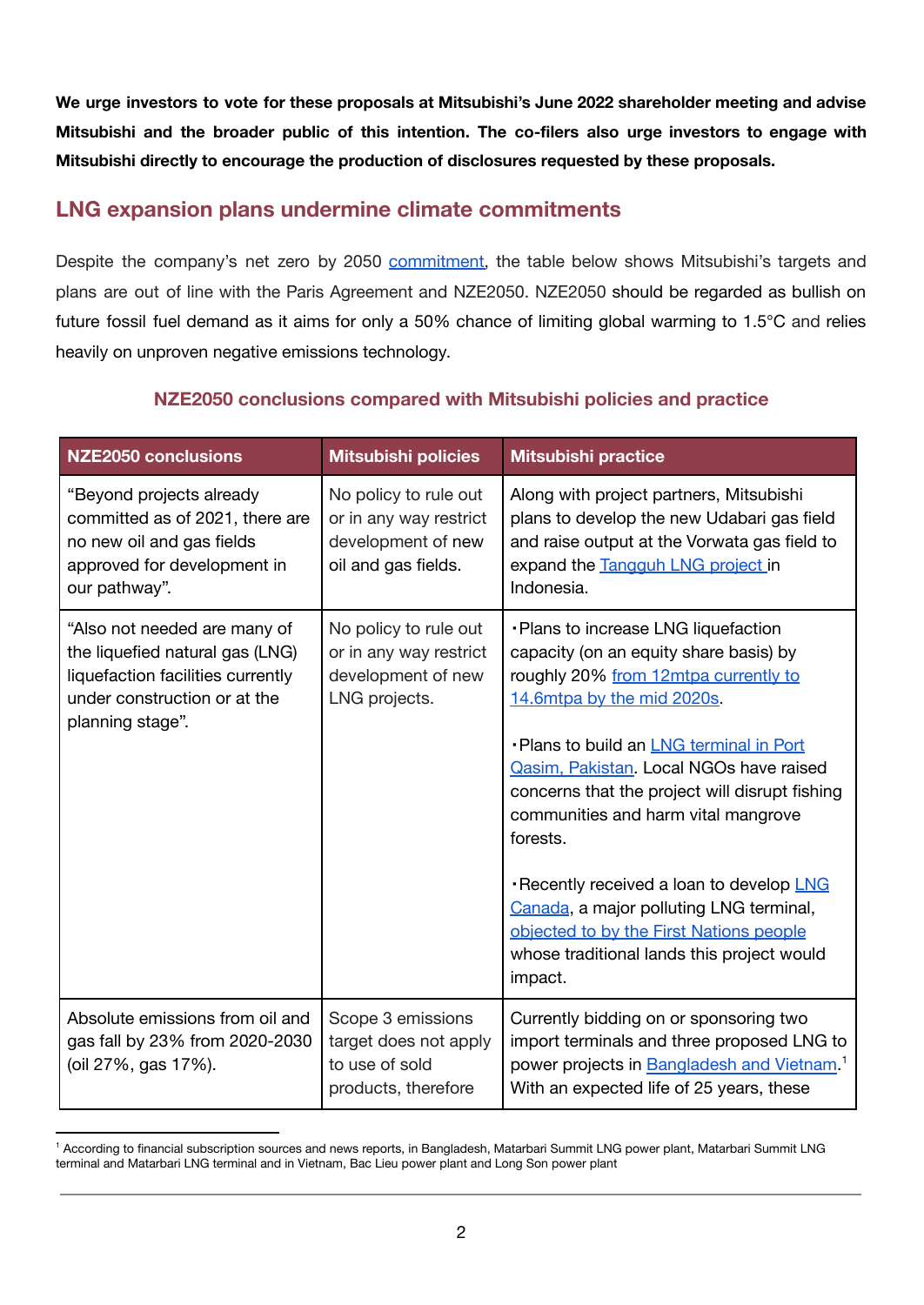| does nothing to<br>restrict emissions<br>from the end use of<br>its oil and gas<br>products. | projects will be emitting carbon and<br>processing carbon-intensive LNG to 2050<br>and beyond. |
|----------------------------------------------------------------------------------------------|------------------------------------------------------------------------------------------------|
|----------------------------------------------------------------------------------------------|------------------------------------------------------------------------------------------------|

**Analysis of some of Mitsubishi's LNG investments demonstrate the projects risk failing to recoup investment costs under the NZE2050 scenario**. Under NZE2050, lower-than-anticipated LNG demand would hurt the profitability of Mitsubishi's LNG investments.

#### **Breakeven prices for LNG projects in the NZE2050 vs planned Mitsubishi LNG projects**

| Gas demand in the NZE2050                                                                                                         | <b>LNG Canada</b>                                                                                                                                                     | Tangguh train 3 (Indonesia)                                                                                                                           |
|-----------------------------------------------------------------------------------------------------------------------------------|-----------------------------------------------------------------------------------------------------------------------------------------------------------------------|-------------------------------------------------------------------------------------------------------------------------------------------------------|
| LNG projects with a breakeven<br>price in excess of \$5/mmbtu<br>would be at risk of failing to<br>recoup their investment costs. | <b>Recent analysis by IEEFA</b><br>suggests LNG Canada, under<br>ideal circumstances, would<br>deliver LNG to Asian markets at<br>a breakeven cost of<br>\$7-8/mmbtu. | <b>Research by the Oxford Institute</b><br>for Energy Studies placed the<br>breakeven cost of Tangguh train<br>3 in Indonesia at around<br>\$7/mmbtu. |

Analyses pointing to the stranded asset risk of additional LNG capacity in Asia are mounting. Emerging Asia markets cannot be expected to replace the demand falls expected under any credible Paris-aligned scenario. Even before taking climate policy into account, **IEEFA analysis examining the proposed pipeline** of LNG-to-power projects in Vietnam, Thailand, the Philippines, Cambodia, Myanmar, Pakistan and Bangladesh has found 62% of proposed LNG import terminal capacity and 61% of proposed gas-fired power capacity is unlikely to be built due to unfavourable project and country market fundamentals, and financial market constraints.

Analysis from Oil Change International shows switching from coal to gas for power generation will not cut carbon emissions enough to meet the Paris climate goals. Imported LNG can be as polluting as coal when aggregating emissions from extracting, processing, storing, and transporting the gas, as well as burning it.

Mitsubishi is no stranger to LNG investments going sour. The company holds a 7.2% stake in the Woodside-led Browse project off north-west Australia, having bought this stake for US\$1bn in 2012. This mammoth US\$30bn project was first shelved in 2013, prompting a US\$100m redesign effort only to be shelved again in 2016. At the time, Mitsubishi took a 60bn yen pre-tax impairment on the project, cutting its value on the balance sheet in half.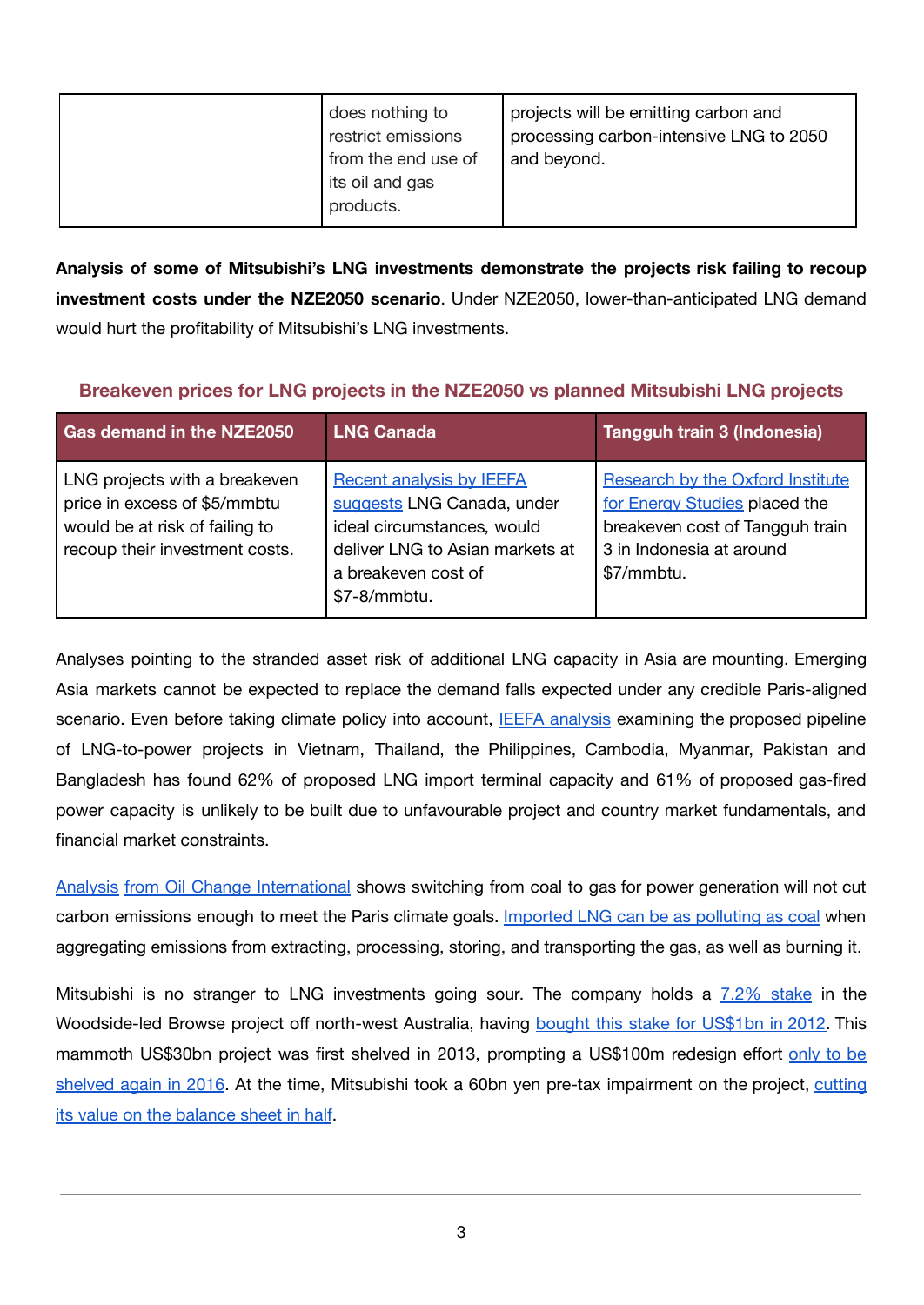**To reduce its exposure to stranded asset risk, Mitsubishi must evaluate its material capital expenditures in the energy sector for consistency with a credible net zero emissions by 2050 scenario.** The company should disclose the assumptions (long-term commodity demand, long-term commodity and carbon prices, asset lives, future asset retirement obligations, capital expenditures and impairments) underpinning material capital expenditures so investors can be confident Mitsubishi is adequately considering and managing financial risks climate change poses to its business.

### **No disclosed pathway to meet climate commitments**

An update on the Task Force on Climate-related Financial Disclosures (TCFD) guidance published in 2021 also reflects such investor concerns and recommends companies set and disclose clear metrics and targets, and sound transition plans, to support and guide their management of climate change transition risks. Although Mitsubishi has committed to reach net zero emissions by 2050, it lacks disclosure of key elements required to show it has a viable pathway to meet this goal. Specifically, Mitsubishi:

- Has set a mid-term target (to halve emissions by 2030) that only includes Scope 3 "investment emissions", excluding Mitsubishi's most material Scope 3 emissions, which are those from the end use of its fossil fuel commodities
- Has set no other short or mid-term emission targets
- Fails to disclose its assumptions around unproven technologies such as plants co-firing ammonia and CCUS
- Discloses scenario analysis that only includes high level descriptions of future trends and lacks robust quantitative measures required to evaluate transition risk.

#### **Lack of short and mid-term targets**

**Mitsubishi has not set any short-term emission reduction targets (by 2025), and its mid-term target (2030) is entirely inadequate to ensure alignment with a net zero by 2050 pathway and manage transitional climate risk, as it excludes the most significant proportion of the company's Scope 3 emissions.**

In Japan, disclosures based on the TCFD recommendations are required for Tokyo Stock Exchange Prime Market-listed companies from April 2022 onwards, which would include Mitsubishi. The TCFD updated guidance states that companies "should describe their key climate-related targets such as those related to GHG emissions... and in line with anticipated regulatory requirements or market constraints or other goals." The Paris Agreement and net zero by 2050 commitments by countries including Japan should be regarded as key "anticipated regulatory requirements" envisaged by the TCFD recommendations. The UN Principles for Responsible Investment (PRI)'s Inevitable Policy Response (IPR) forecasts that governments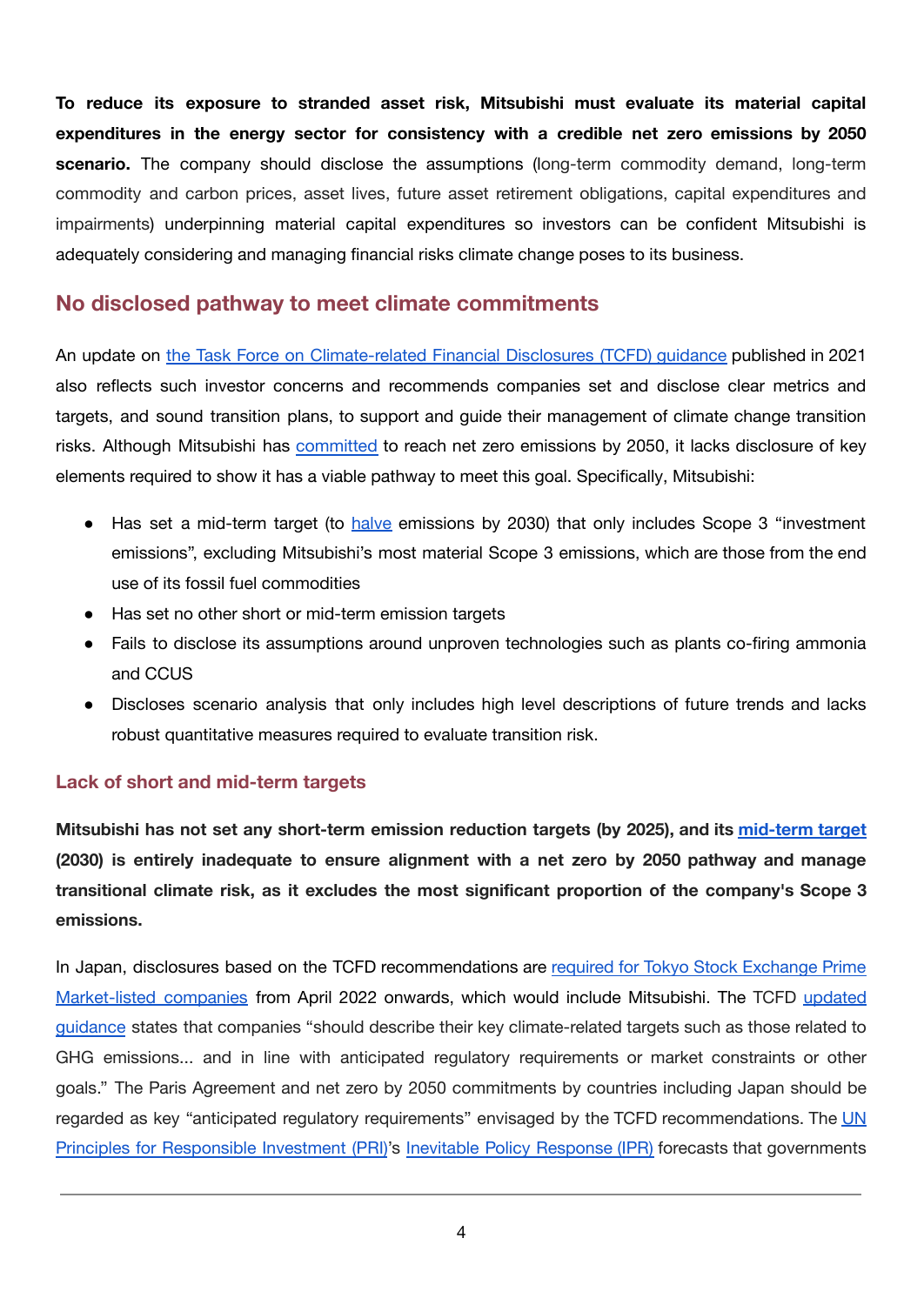will be forced to accelerate policy responses to climate change, particularly between 2023 and 2025. As major changes in countries' policies and markets are required in the near term in order to achieve the Paris climate goals, **companies, including Mitsubishi, must set adequate short and mid-term targets to avoid exposure to abrupt regulatory and market shifts caused by rapidly developing climate policy.**

The call for short and mid-term targets is consistent with the asks of major investor initiatives. Climate Action 100+ has stated there is a critical need for long-term ambitions "to be backed by clearer strategies and robust short- and medium-term targets." The initiative makes clear that these targets are necessary "to deliver ambitious emissions reductions within the next decade." Recognising this need, investors themselves are being asked to adopt short-term targets. For example, the UN-convened net zero Asset Owner Alliance expects members to set 2025 interim targets for reduction of portfolio CO<sub>2</sub> equivalent emissions.

At present, Mitsubishi's reduction targets rely on asset sales and fuel switching to hydrogen or ammonia. The former moves emissions off the books of one company to another, unless the sale is clearly for the purpose of the buyer intending to manage down the asset early. The latter, where the hydrogen or ammonia used are generated by burning fossil fuels, merely creates emissions at a different stage in the process. Neither of these approaches are in keeping with the global goal of net zero emissions by 2050.

#### **Lack of Scope 3 emission targets**

**As a company heavily involved in the sale of carbon intensive products, Scope 3 emissions represent significant transition risk to Mitsubishi. However, the company currently has no Scope 3 emission targets related to the use of its products.**

As the Science Based Target initiative (SBTi) notes, "Scope 3 emissions are the largest source of a company's emissions in most sectors, often accounting for several times the impact of its scope 1 and 2 emissions." Recent research from Columbia University also shows that Scope 3 can account for around 75% of LNG lifecycle emissions.

Countries, including most recently the US, are increasingly requiring listed companies to disclose Scope 3 emissions as a part of climate-related disclosures. In March 2022, the US Securities and Exchange Commission (SEC) proposed changes for registrants to disclose Scope 1, 2 and Scope 3 emissions "if material or if the registrant has set a GHG emissions target or goal that includes Scope 3 emissions" for investors to assess companies' management of climate-risk, and "in particular transition risks."

Mitsubishi currently discloses only Category 15 Scope 3 'investment emissions' (emissions associated with the company's investments). According to the GHG protocol's Technical Guidance for Calculating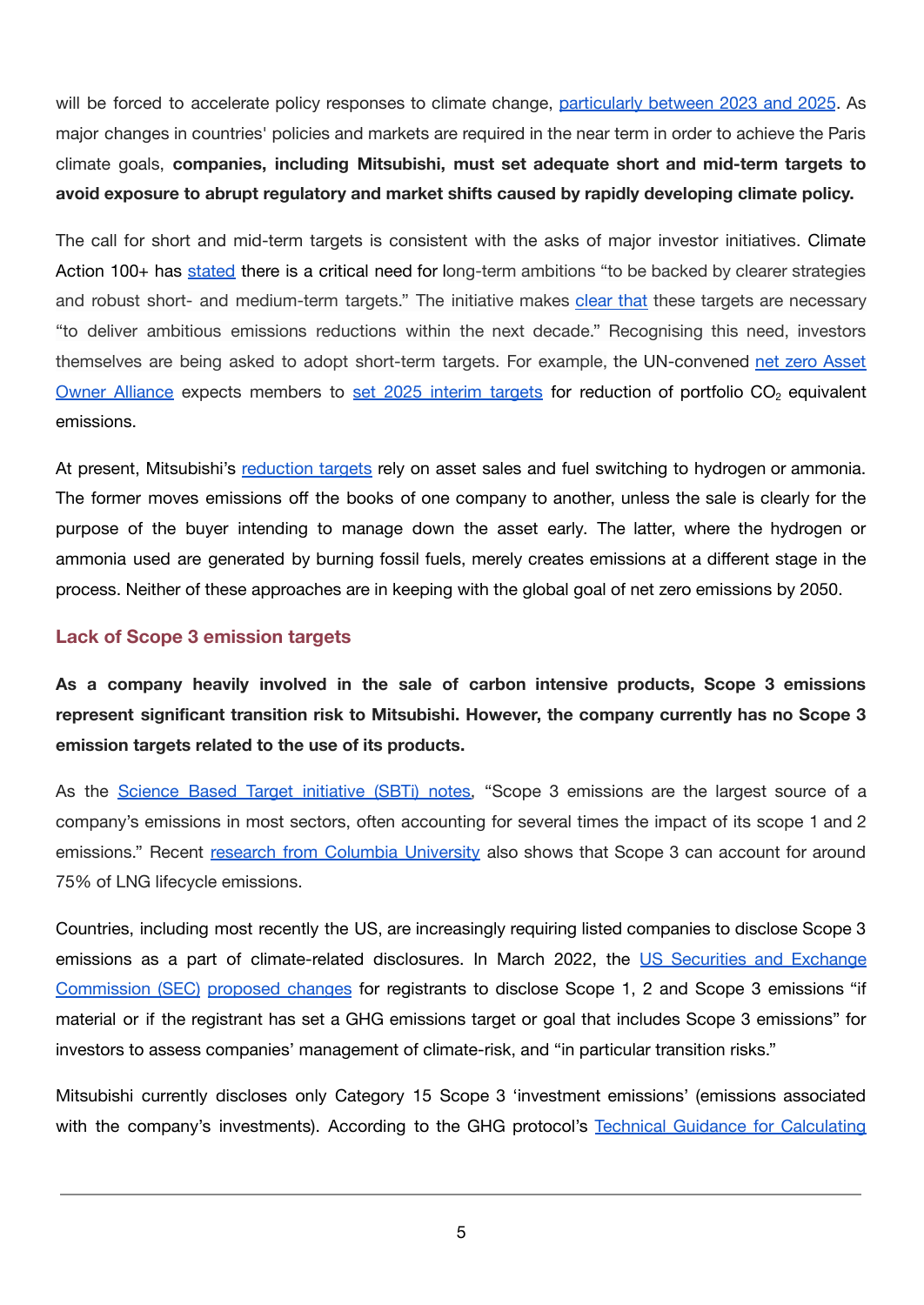Scope 3 Emissions "Category 15 is designed primarily for private financial institutions (e.g., commercial banks), but is also relevant to public financial institutions (e.g., multilateral development banks, export credit agencies) and other entities with investments not included in scope 1 and scope 2." Mitsubishi does not disclose other categories of Scope 3 emissions including its likely significant Category 11: emissions from the use of sold products, such as coal or oil and gas.

**In order to satisfy investor expectations and demonstrate appropriate climate risk management,** Mitsuibishi must not only disclose the full breadth of its Scope 3 emissions, but also set targets to **reduce them in line with the climate goals of the Paris Agreement.**

#### **No disclosure on critical new technology assumptions**

Mitsubishi's net zero by 2050 plan partly relies on coal fired plants co-firing ammonia and CCUS, but the company fails to disclose its assumptions relating to these technologies. For companies that have significant exposure to climate-related financial risks, the TCFD guidelines recommend disclosure of assumptions relating to "technology responses and timing (eg. evolution of products/services, the technology used to produce them, and costs to implement)." Given that ammonia co-firing and CCUS are largely unproven, uneconomical, and not currently commercially scalable, it is critically important for Mitsubishi to disclose its assumptions relating to these technologies if the company wants investors to believe these technologies are at all viable to contribute significantly to its net zero by 2050 commitment.

Mitsubishi's reliance on these unproven technologies is concerning, especially given the opportunity cost this creates for the rollout of renewable technology. Wind and solar power are already faster to build and cheaper to operate than conventional thermal power in all of Mitsubishi's major target markets.

#### **Scenario analysis disclosure inadequate to evaluate risk**

Mitsubishi's March 2022 analysis against the IEA's NZE2050 scenario lacks any serious sensitivity analysis for key financial assumptions or variables related to transition risk. Instead, the company only provides high-level descriptions of future demand trends related to each business segment. Without the disclosure of a robust sensitivity analysis with quantitative measures, investors are unable to understand the impact of a net zero by 2050 pathway on the company's financial performance, such as impacts on earnings, cash flow, and the useful life of assets. **This lack of disclosure makes it impossible for investors to grasp the true extent of the company's exposure to transition risk and compare it with other companies.**

Mitsubishi's risk assessment also makes unexplained departures from the NZE2050 scenario, notably by assuming LNG demand in Asia to remain "firm for the time being," an assumption which lacks any basis in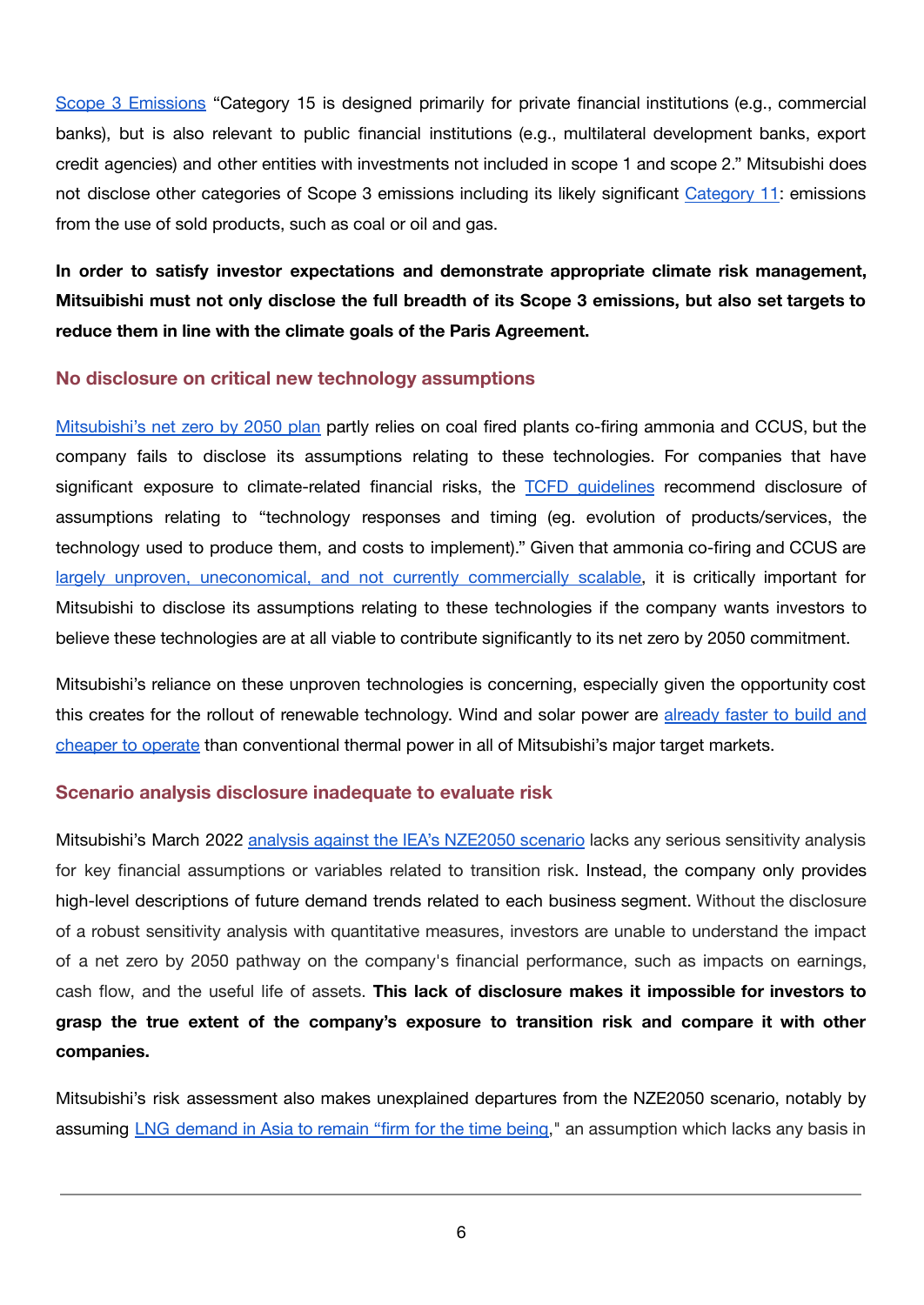the NZE2050 report. As noted above, Mitsubishi is also bidding to build infrastructure which would be expected (with an estimated life of 25 years) to run past 2050. If Mitsubishi does not disclose its assumptions regarding LNG demand and price forecasts, investors are unable to assess if the company is minimizing its exposure to climate-related financial risk in order to protect their capital.

**The GHG emissions targets and assumptions being requested in the proposal are based on investor expectations as outlined in the TCFD, Climate Action 100+ and other investor initiatives (see details in [Table](#page-9-0) 3). Moreover, companies are already providing disclosure on the targets and assumptions being sought from Mitsubishi.**

# **Engagement has not led to adequate changes**

Market Forces and partner NGOs have engaged with Mitsubishi directly since 2019 to raise issues regarding climate risk management. These issues have been raised in formal letters to, as well as in meetings with Mitsubishi. This engagement has failed to demonstrate that Mitsubishi has a plan to align its business strategy with the climate goals of the Paris Agreement or to meet its own net zero by 2050 commitment.

**We urge investors to vote for the below proposals at Mitsubishi's June 2022 shareholder meeting and advise Mitsubishi and the broader public of this intention. The co-filers also urge investors to engage with Mitsubishi directly to encourage the production of disclosures requested by these proposals.**

## **Details of shareholder proposals**

The proposals seek disclosure of how Mitsubishi plans to align its strategy with its own net zero by 2050 commitment. This improved disclosure is necessary for shareholders to be in a position to evaluate the security of their capital invested in Mitsubishi as the world moves to meet the climate goals Mitsubishi claims to support. The proposals are similar to others that have received significant investor support around the world such as BP (99% support in 2019), General Electric (98% support in 2021) and ExxonMobil (49% support 2021).

The structure of the proposals ensures they do not limit the company's powers to set or vary its strategy, and the proposals do not request the release of commercially confidential information. They provide Mitsubishi broad scope as to how it achieves its plans in light of business relationships and commercial interests in a manner consistent with its own climate commitments.

While the text submitted to Mitsubishi is in Japanese, we provide an English translation below: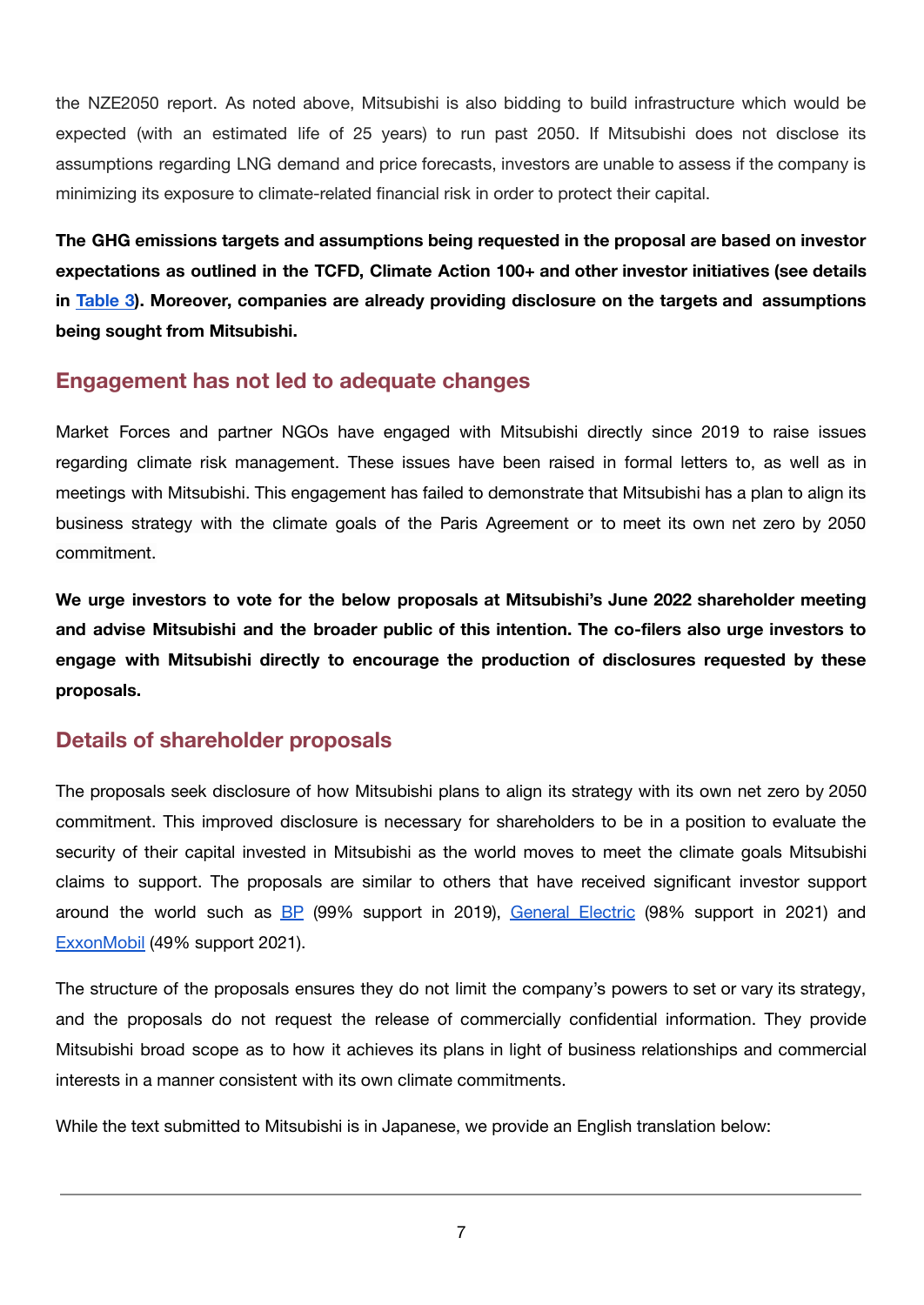**Proposal 1:** Partial amendment to the Articles of Incorporation (adoption and disclosure of short-term and mid-term greenhouse gas emission reduction targets aligned with the goals of the Paris Agreement)

#### **Details of the proposal**

It is proposed that the following provision be added to the Articles of Incorporation:

Chapter: "Decarbonized Society"

Clause: "Adoption and disclosure of a business plan with short-term and mid-term greenhouse gas emission reduction targets aligned with the goals of the Paris Agreement"

- 1. To maintain and promote the long-term value of the Company, given the risks and opportunities associated with climate change, and in accordance with the Company's support for the Paris Agreement, the Company shall adopt and disclose a business plan with short-term and mid-term greenhouse gas emission reduction targets aligned with Article 2.1(a) of the Paris Agreement (the "Paris goals").
- 2. The targets shall cover scope 1, 2 and 3 greenhouse gas emissions and disclose on each scope separately.
- 3. The Company shall report on its progress on an annual basis.

**Proposal 2:** Partial amendment to the Articles of Incorporation (disclosure of how the company evaluates the consistency of each new material capital expenditure with its net zero greenhouse gas emissions by 2050 commitment)

#### **Details of the proposal**

It is proposed that the following provision be added to the Articles of Incorporation: Chapter: "Decarbonized Society"

Clause: "Disclosure of how the Company evaluates the consistency of each new material capital expenditure with a net zero by 2050 pathway"

- 1. To maintain and promote the long-term value of the Company, given the risks and opportunities associated with climate change, and consistent with the Company's commitment to the goal of net zero greenhouse gas emissions by 2050, the Company shall include annually in its corporate reporting an assessment of how a net zero by 2050 pathway would affect the assumptions, costs, estimates, and valuations underlying new material capital expenditure investments and planned future investments in the development of new upstream, midstream and downstream oil and gas assets.
- 2. Omitting proprietary information, the disclosures shall include key assumptions and estimates, including those related to long-term commodity demand, long-term commodity and carbon prices, asset lives, future asset retirement obligations, capital expenditures and impairments.

#### **Shareholder resolutions in Japan & Amendments to Company Articles of Incorporation**

• The proposal to amend the company's articles of incorporation in part is the most commonly used approach to make shareholder proposals in Japan, and the approach taken in this proposal. Around two-thirds of the shareholder proposals filed in 2021 took this form.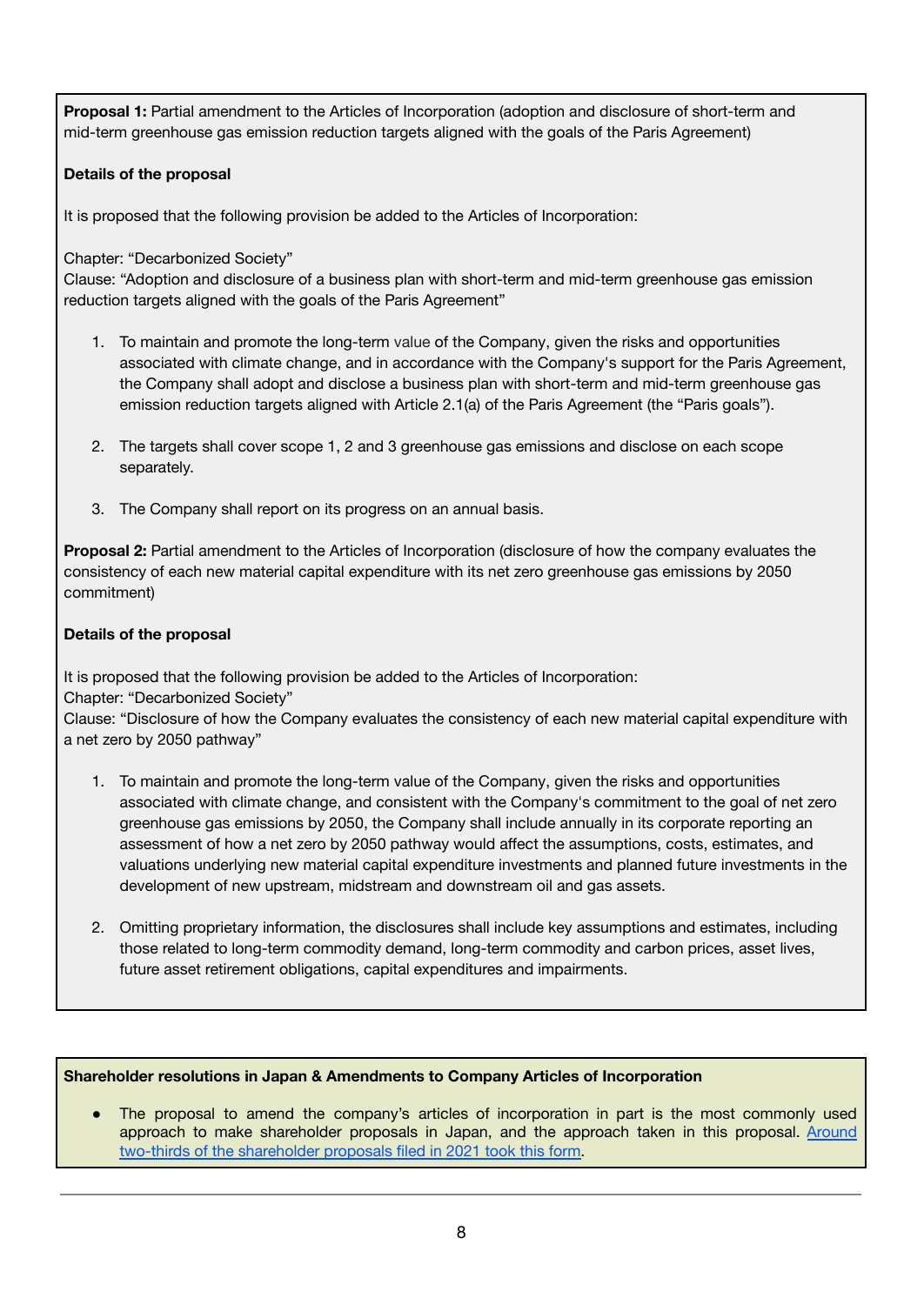- Under Japanese corporate law, the sole legal pathway for a **shareholder proposal on climate change** is via an amendment to a company's articles of incorporation.
- The legal effect of such shareholder proposals is the same as the "special resolutions" on climate change filed and passed at UK companies including Barclays, BP, Royal Dutch Shell, Rio Tinto and Anglo American, which take binding effect as part of the companies' constitutions. The Client Earth

## **Investor expectations on disclosure: climate proposals in the energy sector and demands for disclosure**

Similar requests for disclosures around the world have seen strong investor support. The tables below show some recent examples of shareholder resolutions and investor initiatives, including the TCFD, which encourage the disclosure of GHG emissions and related targets, as well as key assumptions including those related to long-term commodity demand, long-term commodity and carbon prices, asset lives, future asset retirement obligations, capital expenditures and impairments. Table 3 also provides examples of companies making these disclosures.

#### **Table 2: Examples of climate resolutions seeking disclosure in various jurisdictions**

| <b>Company</b> | <b>Year</b> | <b>Country</b> | <b>Status</b>                                                         | <b>Resolution Text</b>                                                                                                                                                                                                                                                                                                                                                                         |
|----------------|-------------|----------------|-----------------------------------------------------------------------|------------------------------------------------------------------------------------------------------------------------------------------------------------------------------------------------------------------------------------------------------------------------------------------------------------------------------------------------------------------------------------------------|
| Exxon          | 2022        | <b>USA</b>     | <b>Filed</b>                                                          | Seeking an audited report assessing how applying the<br>assumptions of the IEA Net Zero by 2050 pathway would<br>affect the assumptions, costs, estimates, and valuations<br>underlying its financial statements, including those related<br>to long-term commodity and carbon prices, remaining<br>asset lives, future asset retirement obligations, capital<br>expenditures and impairments. |
| Duke Energy    | 2022        | <b>USA</b>     | <b>Resolution</b><br>Withdrawn.<br><b>Agreement</b><br><b>Reached</b> | Shareholders request that Duke revise its net zero by 2050<br>target, and any relevant interim targets, to integrate Scope<br>3 value chain emissions consistent with guidelines such as<br>the CA100+ and SBTi, or publish an explanation of why the<br>Company does not view inclusion of those emissions as<br>appropriate.                                                                 |
| <b>GE</b>      | 2021        | <b>USA</b>     | 98% vote                                                              | Shareholders request the Board of Directors issue a report,<br>at reasonable expense and excluding confidential<br>information, evaluating and disclosing if and how the<br>company has met the criteria of the Net Zero Indicator, or<br>whether it intends to revise its policies to be fully<br>responsive to such Indicator.                                                               |
| Chevron        | 2021        | <b>USA</b>     | 47.8% vote                                                            | Seeking an audited report to shareholders on whether and<br>how a significant reduction in fossil fuel demand,<br>envisioned in the IEA Net Zero 2050 scenario, would affect<br>its financial position and underlying assumptions.                                                                                                                                                             |
| <b>BP</b>      | 2019        | <b>UK</b>      | <b>BP</b><br>recommended<br>shareholders                              | Include in its Strategic Report and/or other corporate<br>reports, as appropriate, for the year ending 2019 onwards,<br>a description of its strategy which the Board considers, in<br>good faith, to be consistent with the goals of Articles 2.1(a)                                                                                                                                          |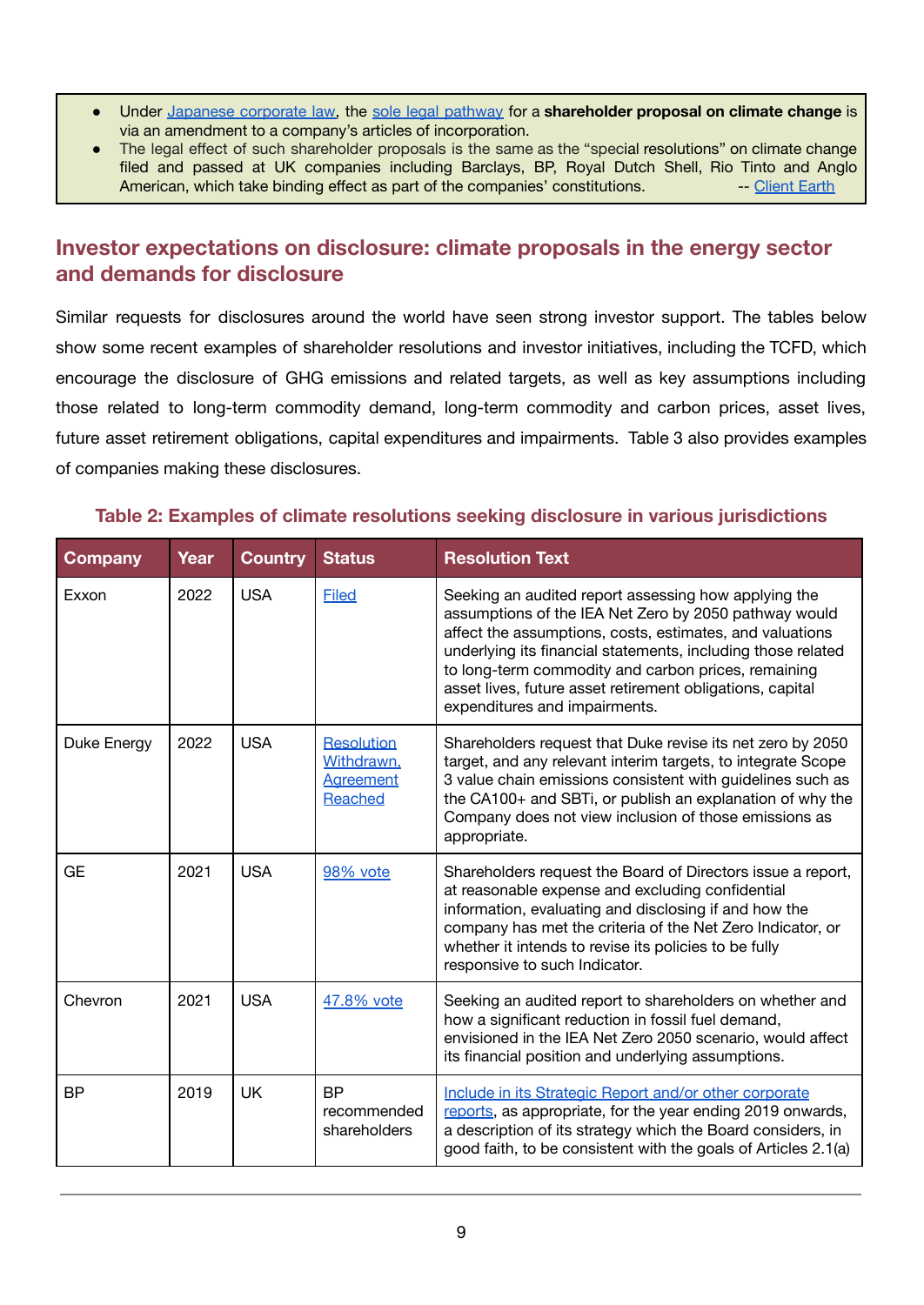| 99% vote |
|----------|
|----------|

# <span id="page-9-0"></span>**Table 3: Investor expectations of disclosure of GHG targets and assumptions, and examples of disclosure from other companies' reporting**

| <b>Shareholder proposal</b><br>disclosure requests | <b>Investor expectations</b>                                                                                                                                                                                                                                                                                                                                                                                                                                                                                                                                                                                                                                                                                                                                                                                                                                                                                                                                                                                                                                                                                                                                                                                                                                                                                                         | <b>Other companies disclosure</b>                                                                                                                                                                                                                                                                                                                                                                                                                                                                                                                                                                                                                                       |
|----------------------------------------------------|--------------------------------------------------------------------------------------------------------------------------------------------------------------------------------------------------------------------------------------------------------------------------------------------------------------------------------------------------------------------------------------------------------------------------------------------------------------------------------------------------------------------------------------------------------------------------------------------------------------------------------------------------------------------------------------------------------------------------------------------------------------------------------------------------------------------------------------------------------------------------------------------------------------------------------------------------------------------------------------------------------------------------------------------------------------------------------------------------------------------------------------------------------------------------------------------------------------------------------------------------------------------------------------------------------------------------------------|-------------------------------------------------------------------------------------------------------------------------------------------------------------------------------------------------------------------------------------------------------------------------------------------------------------------------------------------------------------------------------------------------------------------------------------------------------------------------------------------------------------------------------------------------------------------------------------------------------------------------------------------------------------------------|
| GHG emissions targets                              | Scope 3 GHG emissions are<br>increasingly understood as an<br>important indicator of risk, as risk is<br>embedded in buying inputs or<br>selling products that are carbon<br>intensive, as stated in the recent<br><b>TCFD update in 2021</b> The <b>TCFD</b><br>update includes setting a reduction<br>in Scope 1, 2 and 3 targets as an<br>example of quantified climate<br>related targets.<br>Climate Action 100+, an investor<br>initiative of 700 investors<br>representing \$68 trillion in assets,<br>demands companies take action to<br>reduce greenhouse gas emissions in<br>line<br>with the Paris Agreement. It<br>assesses companies on their short<br>term (up to 2025), medium term<br>(2026 to 2035) and long term (2036<br>to 2050) GHG reduction targets,<br>including Scope 3.<br>The Net Zero Framework of the Paris<br>Aligned Investment Initiative, a<br>global collaboration supported by<br>four regional investor networks -<br>AIGCC (Asia), Ceres (North<br>America), IIGCC (Europe) and IGCC<br>(Australasia), lists "Short & medium<br>term emissions reduction targets<br>(scope 1, 2 and material<br>scope 3)" and "quantified plan to<br>deliver targets" as key metrics for<br>assessing the alignment of assets<br>(such as investee companies) with a<br>net zero emissions by 2050<br>pathway. | According to <b>TCFD</b> analysis of 2,500<br>organizations within the MSCI<br>All Country World Index (ACWI Index)<br>from 2017-2019, organizations disclosing<br>Scope 3 GHG emissions grew from 28% to<br>34%.<br>BP has set a target to reduce the lifecycle<br>emissions intensity of sold energy products<br>(including physically traded products and<br>marketing sales) by 5% by 2025 from 2019<br>levels, and 15-20% by 2030.<br>Eni has set a target to reduce net scope 1-2<br>emissions by 65% by 2025 from 2018 levels.<br>The company is also targeting a 35%<br>reduction in scope 1-3 emissions from<br>upstream, midstream and downstream by<br>2030. |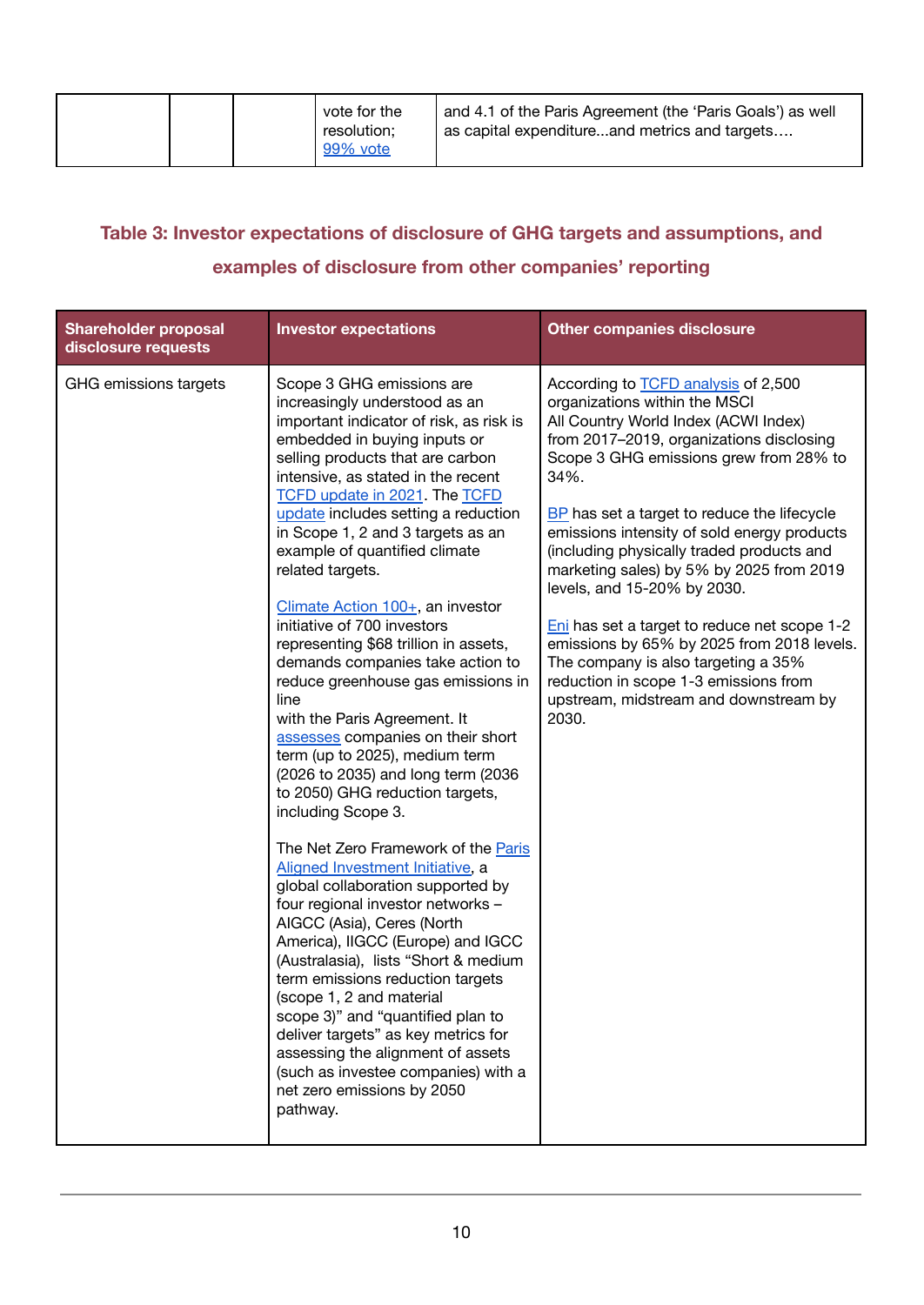| Long-term commodity<br>demand            | The Institutional Investors Group on<br>Climate Change (European investor<br>group) discuss the importance of<br>disclosure of assumptions related to<br>assets based on accounting<br>standards in their <b>Investor</b><br><b>Expectations for Paris-aligned</b><br><b>Accounts: "Accounting assumptions</b><br>or estimates that ignore structural<br>changes to demand that come from<br>Paris-alignment will tend to<br>misrepresent companies' economic<br>position."<br>The updated <b>TCFD</b> quidance states:<br>"Disclosure of the amount and<br>extent of an organization's assets or<br>business activities vulnerable to<br>climate-related transition risks<br>allows users to better understand<br>potential financial vulnerability<br>regarding issues such as possible<br>impairment or stranding of assets,<br>effects on the value of assets and<br>liabilities, and changes in demand<br>for products or services." | <b>Equinor</b> presents net present value<br>sensitivities under four IEA scenarios against<br>the company's central planning scenario,<br>allowing investors to gauge the company's<br>own demand expectations. Santos discloses<br>a similar analysis.<br>Shell presents its commodity price<br>projections alongside projections from<br>external scenarios, which allows investors to<br>broadly understand the level and direction of<br>the company's demand assumptions.<br>Eni specifies that it views the IEA's<br>Sustainable Development Scenario as its<br>"main reference for assessing the risks and<br>opportunities associated with energy<br>transition". |
|------------------------------------------|-------------------------------------------------------------------------------------------------------------------------------------------------------------------------------------------------------------------------------------------------------------------------------------------------------------------------------------------------------------------------------------------------------------------------------------------------------------------------------------------------------------------------------------------------------------------------------------------------------------------------------------------------------------------------------------------------------------------------------------------------------------------------------------------------------------------------------------------------------------------------------------------------------------------------------------------|----------------------------------------------------------------------------------------------------------------------------------------------------------------------------------------------------------------------------------------------------------------------------------------------------------------------------------------------------------------------------------------------------------------------------------------------------------------------------------------------------------------------------------------------------------------------------------------------------------------------------------------------------------------------------|
| Long-term commodity and<br>carbon prices | The <b>TCFD</b> update discusses the<br>importance of internal carbon prices<br>for:<br>"Performance measurement - For<br>example, determining<br>carbon-adjusted earnings per<br>share, estimating expected<br>profitability, incentivizing energy<br>saving, identifying revenue<br>opportunities and risks, managing<br>procurement and supply chains<br>Position management - For<br>example, valuation of assets<br><b>Investment decisions - For</b><br>example, identifying low-carbon,<br>high-return investment<br>opportunities, planning capital<br>investments, determining<br>cost-benefit and net present value of<br>projects"                                                                                                                                                                                                                                                                                             | Disclosure of long-term commodity price<br>assumptions is commonplace among energy<br>companies.<br>Shell discloses a comparison between its<br>future oil price assumptions and a range of<br>other scenarios.<br><b>Equinor discloses its long-term commodity</b><br>price assumptions, and states clearly that<br>these are not consistent with achieving the<br>IEA NZE or SDS.<br><b>BP</b> and <b>Eni</b> both disclose long-term<br>commodity price assumptions as well.                                                                                                                                                                                            |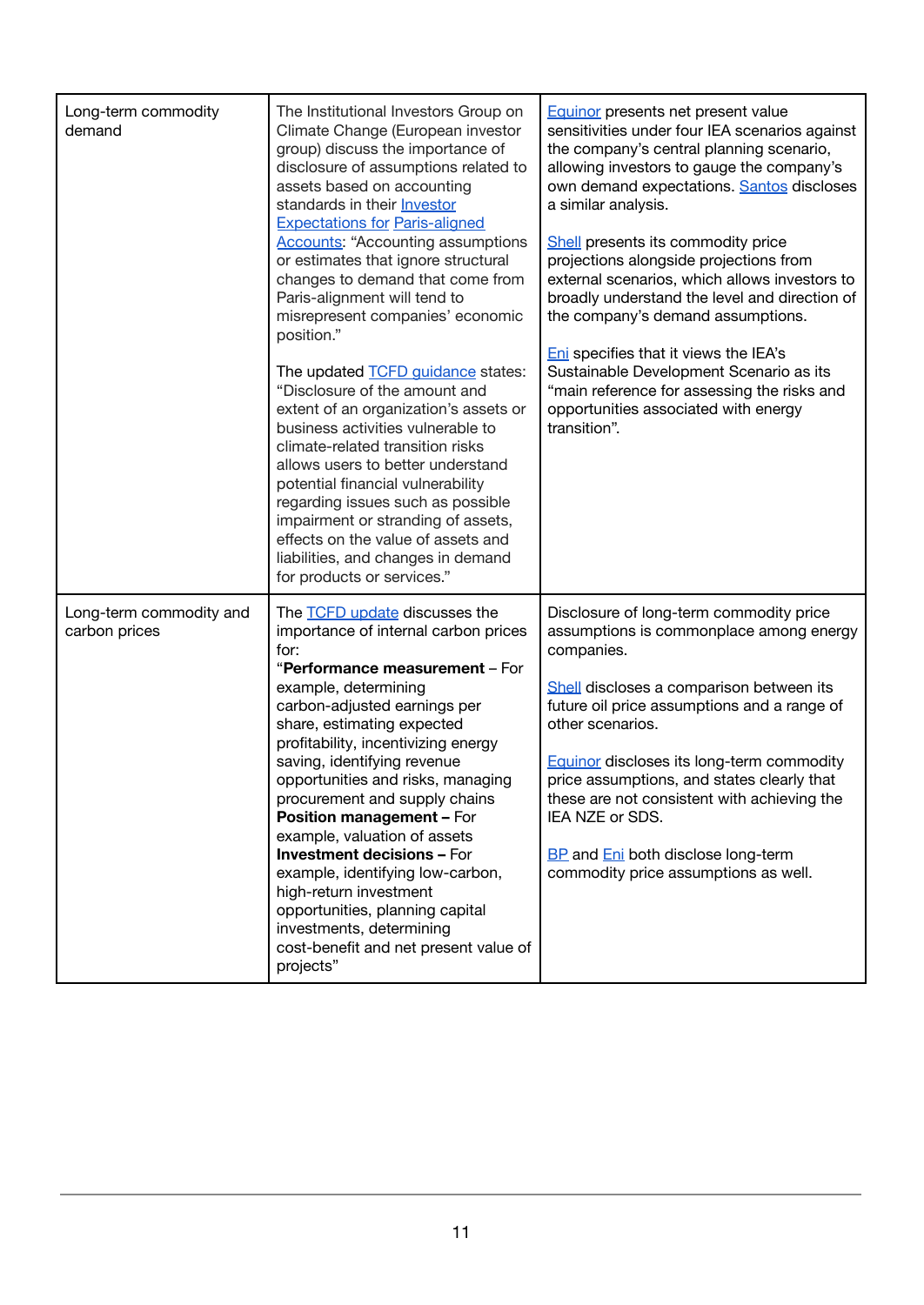| Asset lives and future asset<br>retirement obligations, and<br>impairments | <b>IIGCC's Investor Expectations for</b><br>Paris-aligned Accounts discuss the<br>importance of disclosure of<br>assumptions related to asset lives<br>based on accounting standards:<br>"disclosure of the key<br>assumptions on which cash<br>flow projections have been<br>based and management's<br>approach to determining the<br>value assigned to these key<br>assumptionsWhere<br>climate-related risks could<br>significantly affect the<br>recoverable amount of a<br>company's assets, information<br>about how the effect has been<br>factored into recoverable<br>amount calculations would be<br>relevant."<br>"companies to disclose key<br>assumptions used where assets<br>are recognised at fair value. Fair<br>value measurements may<br>incorporate a number of<br>possible scenarios. When the<br>fair value of an asset is affected<br>by climate-related risks<br>including the effect of and<br>potential changes to laws and<br>regulations with respect to<br>managing such risks, a<br>company may need to disclose<br>how it factors climate-related<br>risk into the calculations."<br>"Companies are required to<br>provide a brief description of<br>the nature of any contingent<br>liability, and where practicable,<br>an estimate of its financial<br>effect and an indication of the<br>uncertainties relating to the<br>outflow of resources for settling<br>the obligation" | <b>Eni</b> discloses the potential impact of<br>climate-related risks and opportunities on an<br>organization's financial position in terms of<br>fair value of assets. "In order to verify the<br>resilience of Eni's asset portfolio, a<br>sensitivity analysis was also carried out on<br>all CGUs (Cash Generating Units) in the<br>upstream sector. The stress test, performed<br>under the IEA SDS scenario, showed that<br>the overall book values of the assets were<br>stable with a reduction in fair value of<br>around 11%, or around 5% in the event of<br>contractual and fiscal recoverability of the<br>costs of direct CO2 emissions." |
|----------------------------------------------------------------------------|-------------------------------------------------------------------------------------------------------------------------------------------------------------------------------------------------------------------------------------------------------------------------------------------------------------------------------------------------------------------------------------------------------------------------------------------------------------------------------------------------------------------------------------------------------------------------------------------------------------------------------------------------------------------------------------------------------------------------------------------------------------------------------------------------------------------------------------------------------------------------------------------------------------------------------------------------------------------------------------------------------------------------------------------------------------------------------------------------------------------------------------------------------------------------------------------------------------------------------------------------------------------------------------------------------------------------------------------------------------------------------------------------------------------|---------------------------------------------------------------------------------------------------------------------------------------------------------------------------------------------------------------------------------------------------------------------------------------------------------------------------------------------------------------------------------------------------------------------------------------------------------------------------------------------------------------------------------------------------------------------------------------------------------------------------------------------------------|
| Capital expenditures                                                       | The <b>TCFD</b> update suggests as a<br>metric "the amount of capital<br>expenditure, financing, or<br>investment deployed toward<br>climate- related risks and<br>opportunities."                                                                                                                                                                                                                                                                                                                                                                                                                                                                                                                                                                                                                                                                                                                                                                                                                                                                                                                                                                                                                                                                                                                                                                                                                                | <b>BP</b> provides a target for capital allocation<br>"by 2025, more than 40% of our capital<br>expenditure will be in our transition growth<br>businesses, and around 50% by 2030."                                                                                                                                                                                                                                                                                                                                                                                                                                                                    |